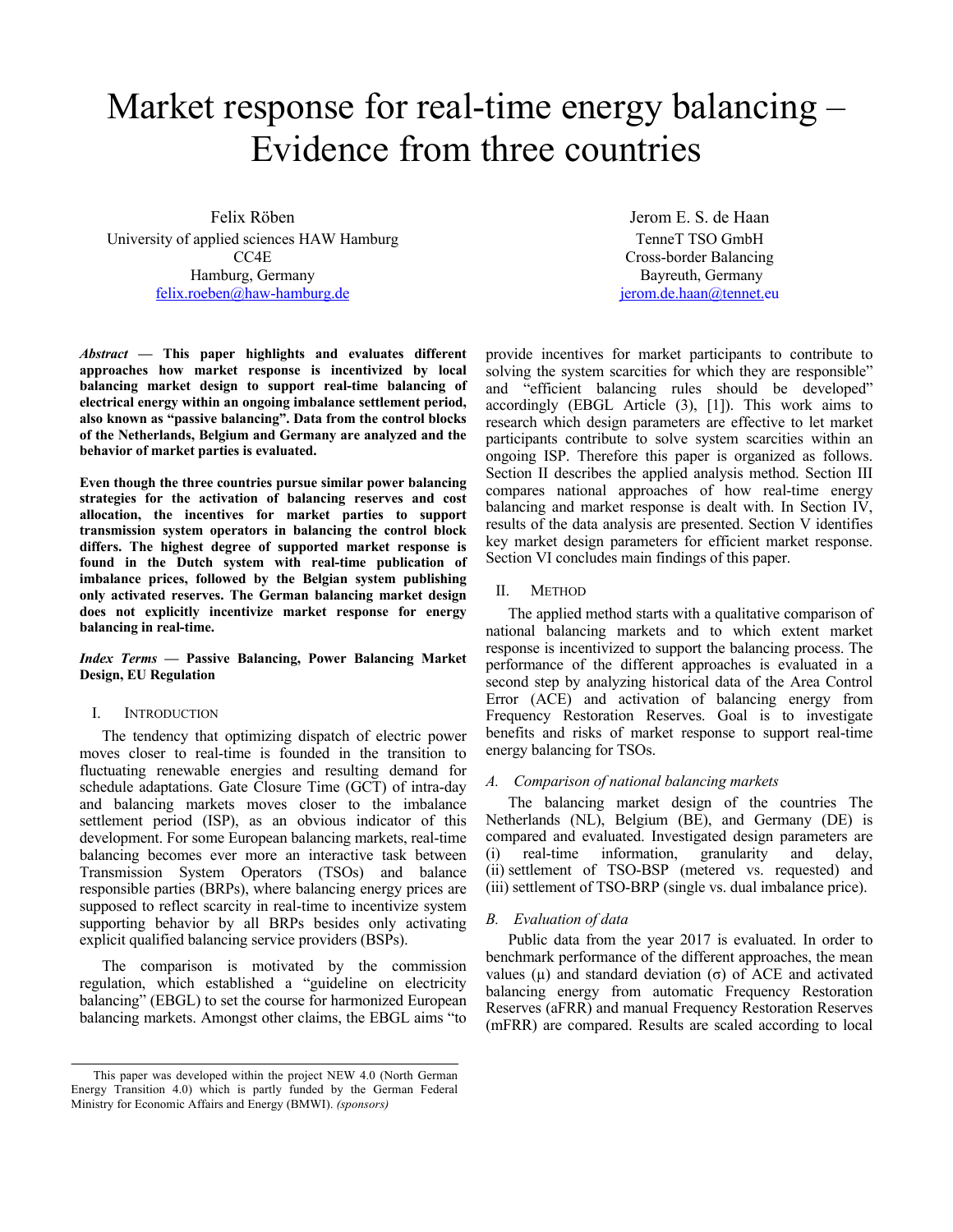electrical energy consumption. Additionally, occurrence of ISPs with activation of both upward and downward balancing energy within one ISP, so-called "counter-activations", is evaluated.

# III. BALANCING AND MARKET RESPONSE

Conventionally, the balancing process is described in two separate steps. (A.) BRPs plan their dispatch according to trades and submit their schedules to the TSOs. The schedules have a granularity of 15 minutes, corresponding to the length of an ISP. (B.) By default, this leads to power deviations between load and generation in real-time. The TSOs perform physical power balancing to counterbalance these deviations (MW). Furthermore, energy deviations (MWh) of BRPs over an ISP are also compensated by the responsible TSO. (C.) Market response for real-time energy balancing describes the interaction of these two steps. Table 1 gives an overview of relevant parameters in the three control blocks.

#### *A. Energy balancing and schedules*

Sell and buy orders define the price for electrical energy at different electricity markets (futures, day-ahead, intra-day). BRPs are financially responsible for any energy deviation between submitted schedule and actual dispatch for each ISP. Any deviation is settled and results in an imbalance price. Since all three countries apply in general a single imbalance pricing mechanism, BRPs deviating in the system supporting direction will receive the imbalance price. Germany applies a pure single imbalance price. Belgium applies a dual imbalance price, but the difference in imbalance price between the short position and long position is negligible which means that BRPs with system supporting imbalance can be rewarded. The Netherlands apply in general a single imbalance pricing mechanism, but in case of counter-activations a dual imbalance pricing mechanism is applied, to control and limit market response.

## *B. Power balancing*

The TSOs in the Netherlands, Belgium and Germany pursue similar balancing strategies and use mainly aFRR from a merit order list to counterbalance power imbalances. Activation of balancing reserves leads to costs, channeled to

TABLE I. COMPARISON OF DESIGN PARAMETER IN NL, BE AND DE.

BRPs via the imbalance price. The Netherlands and Germany apply merit order activation of reserves, while Belgium applies pro rata activation. In the Netherlands all called BSPs are rewarded based on request with a marginal price, and the imbalance price is equal to that marginal price (price based). Germany and Belgium apply pay-as-bid for activated reserves resulting in an average price for imbalances (volume based) that is deviated from all costs and available ex post. German BSPs are settled based on measured values.

# *C. Market response for real-time energy balancing*

BRPs can use their assets to support the balancing process the moment it creates a beneficial deviation from their schedule as a consequence of the single imbalance price. By supporting balancing, BRPs can minimize risk and costs and/or maximize revenues, if system information like activated reserves and/or imbalance price is available.

The Netherlands apply the most transparent balancing process. Activated reserves and the imbalance price of the Dutch control block are published real-time with a resolution of one minute and a delay of two to four minutes within each ongoing ISP. Thus, market participants can adjust their dispatch according to this real-time incentive and consequently help balancing the control block. Belgium publishes only activated reserves in real-time, also with a oneminute resolution and delay. The imbalance price is published every 15 minutes at the end of the ISP. German regulation does not foresee active market response in real-time and schedule deviations are not explicitly incentivized. Therefore no real-time information is published.

# *D. Potential implications of active market response*

Besides pure balancing advantages, it must be noted that an active real-time market response also includes some potential implications. These are the necessity of effective price signals based on the prices of balancing energy bids. Furthermore, a strong internal network is required in order to facilitate different flows induced by deviating dispatch. Thirdly, real-time market response remains a voluntary action and TSOs cannot rely on this support likewise from explicit activated BSPs.

| Design parameter                                                | Country                                                                                 |                                                                                  |                                                                   |  |  |
|-----------------------------------------------------------------|-----------------------------------------------------------------------------------------|----------------------------------------------------------------------------------|-------------------------------------------------------------------|--|--|
|                                                                 | <b>The Netherlands</b>                                                                  | <b>Belgium</b>                                                                   | <b>Germany</b>                                                    |  |  |
| (i) Real-time information for<br>market response <sup>a,b</sup> | Activated reserves and marginal price<br>in 1 min resolution, delay of 2 - 4 min        | Activated reserves in 1 min<br>resolution, delay of 2 - 4 min                    | No public real-time information                                   |  |  |
| (ii) TSO-BSP settlement and<br>activation of aFRR <sup>c</sup>  | Marginal price, merit order activation<br>Full activation time: 15 min                  | Pay-as-bid, pro-rata activation<br>Full activation time: 7.5 min                 | Pay-as-bid, merit order activation<br>Full activation time: 5 min |  |  |
| (iii) TSO-BRP and imbalance<br>price settlement <sup>d</sup>    | Mainly single and occasionally dual<br>imbalance price<br>Marginal Control Energy Price | Dual imbalance price (differences<br>neglibible)<br>Average Control Energy Price | Single imbalance price<br>Average Control Energy Price            |  |  |

a. https://www.tennet.org/english/operational\_management/System\_data\_relating\_implementation/system\_balance\_information/BalansDeltawithPrices.aspx#PanelTabTable [2]

b. https://www.elia.be/en/grid-data/balancing/current-system-imbalance [3] c. E-Bridge 2016, p.11 [4] d. WGAS Survey 2018, p. 122 [5]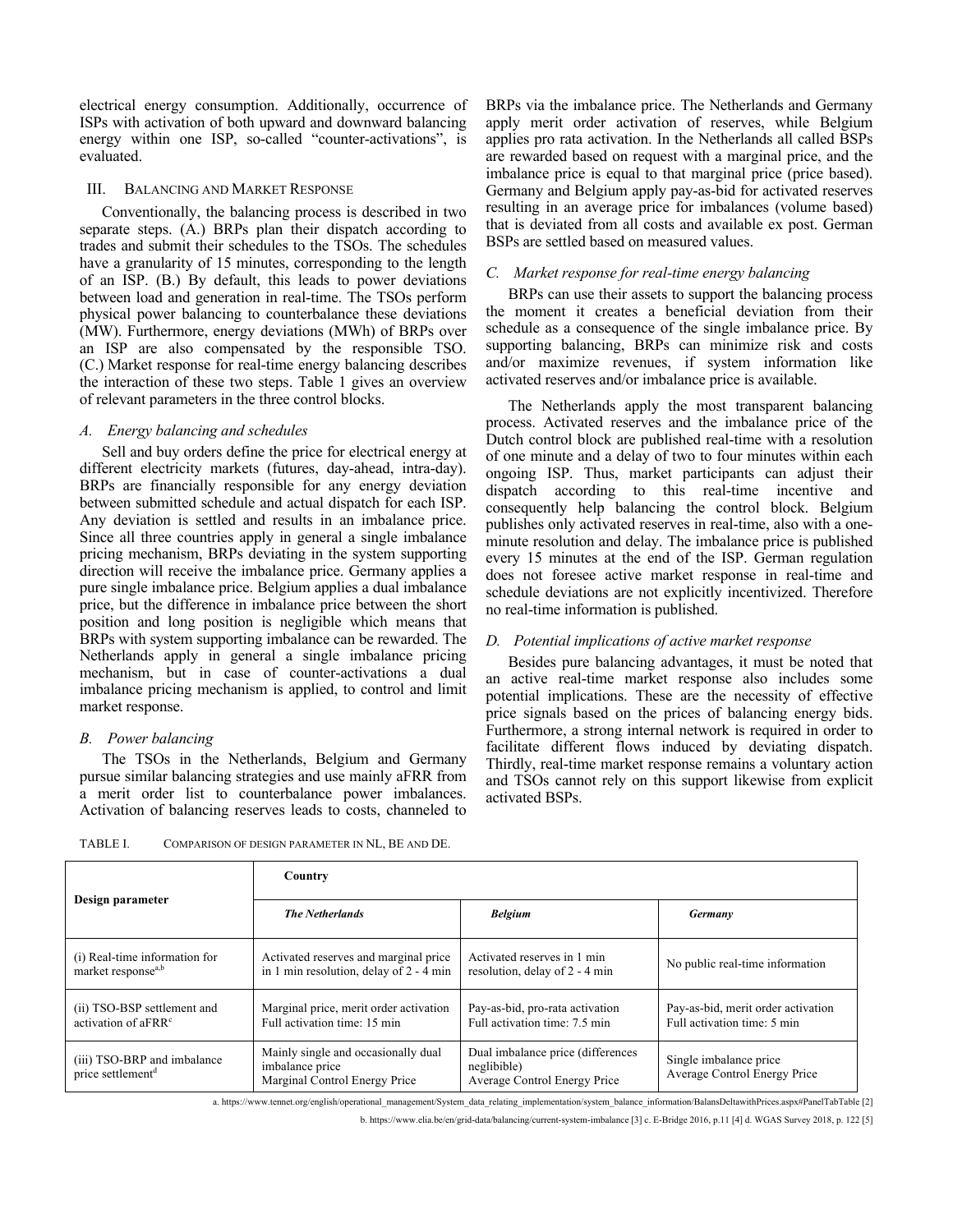## IV. DATA ANALYSIS

Table II shows the results of the data analysis. Consumption of electrical energy in the three counties was used to scale the ACE, activated aFRR and activated mFRR accordingly. The  $\mu$  of the scaled ACE in the Netherlands and Belgium are in a similar range between 2 to 3 MWh imbalance per GWh consumption, while Germany faced  $\mu$  of 1.6 MWh imbalance per GWh consumption. The σ of 3.3 MWh per GWh consumption shows that the Dutch system was in general the most concentrated around a balanced position, followed by Germany with σ of 6.9 MWh per GWh consumption and Belgium with σ of 15.7 MWh per GWh consumption..

| DATA ANALYSIS OF THE BALANCING PERFORMANCE IN 2017<br>TABLE II. |  |  |
|-----------------------------------------------------------------|--|--|
|-----------------------------------------------------------------|--|--|

|                                                                  | <b>Control Block of</b>                                             |                                                                     |                                                                     |  |  |
|------------------------------------------------------------------|---------------------------------------------------------------------|---------------------------------------------------------------------|---------------------------------------------------------------------|--|--|
| Data from 2017 <sup>a,b</sup>                                    | <b>The Netherlands</b>                                              | <b>Belgium</b>                                                      | Germany                                                             |  |  |
| Energy consumption                                               | 115.4 TWh in total                                                  | 84.8 TWh in total                                                   | 538.7 TWh in total                                                  |  |  |
|                                                                  | $\mu$ = 3 293 MWh per ISP                                           | $\mu$ = 2 408 MWh per ISP                                           | $\mu$ = 15 373 MWh per ISP                                          |  |  |
| Area Control Error (ACE)                                         | $\mu$ = 9.5 MWh per ISP                                             | $\mu$ = 5.8 MWh per ISP                                             | $\mu$ = 24.9 MWh per ISP                                            |  |  |
|                                                                  | $\sigma$ = 10.9 MWh per ISP                                         | $\sigma$ = 37.9 MWh per ISP                                         | $\sigma$ = 106.3 MWh per ISP                                        |  |  |
| ACE scaled to local energy                                       | $\mu$ = 2.88 MWh per GWh cons.                                      | $\mu$ = 2.41 MWh per GWh cons.                                      | $\mu$ = 1.62 MWh per GWh cons.                                      |  |  |
| consumption                                                      | $\sigma$ = 3.31 MWh per GWh cons.                                   | $\sigma$ = 15.73 MWh per GWh cons.                                  | $\sigma$ = 6.91 MWh per GWh cons.                                   |  |  |
| Counter-activations of aFRR<br>upward and downward               | Occurrence in 9.1 % of all ISPs                                     | Occurrence in 66.8 % of all ISPs                                    | Occurrence in 97.3 % of all ISPs                                    |  |  |
| Activation of aFRR upward or<br>downward                         | Occurrence in 71.4 % of all ISPs                                    | Occurrence in 29.2 % of all ISPs                                    | Occurrence in 2.7 % of all ISPs                                     |  |  |
| No activation of aFRR                                            | Occurrence in 19.5 % of all ISPs                                    | Occurrence in 4.0 % of all ISPs                                     | Occurrence in 0.0 % of all ISPs                                     |  |  |
| Activated aFRR upward                                            | $\mu$ = 5.9 MWh per ISP                                             | $\mu = 11.6$ MWh per ISP                                            | $\mu$ = 107.5 MWh per ISP                                           |  |  |
|                                                                  | $\sigma$ = 13.0 MWh per ISP                                         | $\sigma$ = 13.3 MWh per ISP                                         | $\sigma$ = 183.6 MWh per ISP                                        |  |  |
| Activated aFRR upward scaled to                                  | $\mu$ = 1.79 MWh per GWh cons.                                      | $\mu$ = 4.82 MWh per GWh cons.                                      | $\mu$ = 6.99 MWh per GWh cons.                                      |  |  |
| local energy consumption                                         | $\sigma$ = 3.95 MWh per GWh cons.                                   | $\sigma$ = 5.52 MWh per GWh cons.                                   | $\sigma$ = 11.94 MWh per GWh cons.                                  |  |  |
| Activated aFRR downward                                          | $\mu$ = 7.6 MWh per ISP                                             | $\mu = 15.0$ MWh per ISP                                            | $\mu$ = 100.7 MWh per ISP                                           |  |  |
|                                                                  | $\sigma$ = 13.9 MWh per ISP                                         | $\sigma$ = 15.0 MWh per ISP                                         | $\sigma$ = 177.4 MWh per ISP                                        |  |  |
| Activated aFRR downward scaled                                   | $\mu$ = 2.31 MWh per GWh cons.                                      | $\mu$ = 6.23 MWh per GWh cons.                                      | $\mu$ = 6.55 MWh per GWh cons.                                      |  |  |
| to local energy consumption                                      | $\sigma$ = 4.22 MWh per GWh cons.                                   | $\sigma$ = 6.23 MWh per GWh cons.                                   | $\sigma$ = 11.54 MWh per GWh cons.                                  |  |  |
| Activated mFRR upward                                            | $\mu$ = 0.0 MWh per ISP                                             | $\mu$ = 2.6 MWh per ISP                                             | $\mu$ = 15.3 MWh per ISP                                            |  |  |
|                                                                  | $\sigma$ = 0.7 MWh per ISP                                          | $\sigma$ = 12.2 MWh per ISP                                         | $\sigma$ = 92.9 MWh per ISP                                         |  |  |
| Activated mFRR upward scaled                                     | $\mu$ = 0.00 MWh per GWh cons.                                      | $\mu$ = 1.08 MWh per GWh cons.                                      | $\mu$ = 1.00 MWh per GWh cons.                                      |  |  |
| to local energy consumption                                      | $\sigma$ = 0.21 MWh per GWh cons.                                   | $\sigma$ = 5.07 MWh per GWh cons.                                   | $\sigma$ = 6.04 MWh per GWh cons.                                   |  |  |
| Activated mFRR downward                                          | $\mu$ = 0.0 MWh per ISP                                             | $\mu$ = 2.0 MWh per ISP                                             | $\mu$ = 8.1 MWh per ISP                                             |  |  |
|                                                                  | $\sigma$ = 0.3 MWh per ISP                                          | $\sigma$ = 9.6 MWh per ISP                                          | $\sigma$ = 69.0 MWh per ISP                                         |  |  |
| Activated mFRR downward<br>scaled to local energy<br>consumption | $\mu$ = 0.01 MWh per GWh cons.<br>$\sigma$ = 0.09 MWh per GWh cons. | $\mu$ = 0.91 MWh per GWh cons.<br>$\sigma$ = 3.99 MWh per GWh cons. | $\mu$ = 0.53 MWh per GWh cons.<br>$\sigma$ = 4.49 MWh per GWh cons. |  |  |

a. ENTSO-E Statistical Factsheet 2017 [6] b.Data from ENTSO-E Transparency platform, https://transparency.entsoe.eu/ [7]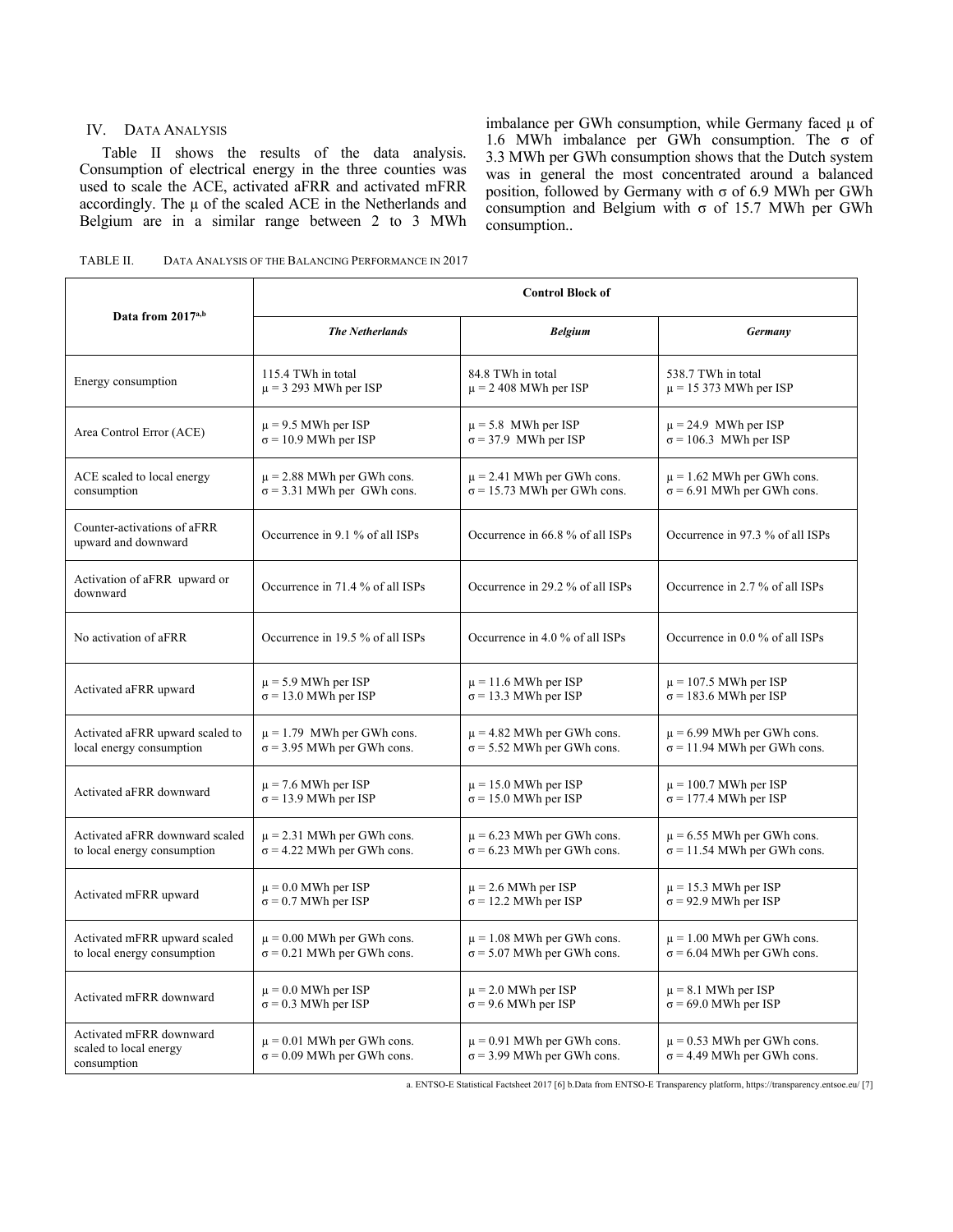

FIGURE I. EVIDENCE OF MARKET RESPONSE TO ACTIVATION OF MFRR IN GERMANY, DATA FROM TENNET TSO GMBH.

Consistent with the ACE, also the scaled activation of all reserve types is comparatively small in the Netherlands. Germany was confronted with the highest scaled activation of aFRR upward and downward, followed by Belgium. Remarkable is the activation of mFRR in the Netherlands, which is close to zero. The low demand for mFRR in the Netherlands indicates a well functioning market response, as the system imbalance is real-time compensated by market response reducing need for high volumes of reserves. Thus, solving system scarcity with schedule deviations seems to be beneficial for the BRPs in the Netherlands and makes mFRR only a tool for scarce system needs. This occurrence is a strong indication that market response is apparently a costeffective market-based measure for balancing market designs to support real-time power balancing.

The scaled  $\mu$  of activated mFRR upward and downward in Belgium is slightly higher than in Germany, but the  $\sigma$  is higher in Germany. Apparently, the missing price component in Belgium leads to less effective market response than in the Netherlands, as the comparatively high demand for mFRR indicates. Inquiry at market parties confirms this observation.

Occasionally, some German BRPs respond to system scarcity, even though the German system does not foresee it. Figure I shows that the demand for reserves declines after activation of mFRR which can be explained by market response. The call for mFRR activation is transmitted to the executing BSPs latest 7.5 minutes before the beginning of an ISP and in principle only known by the TSOs and the called BSPs [8]. Nevertheless, the presented evidence shows three cycles of an oscillation between mFRR activation of 300 to 700 MW and market response of roughly several hundreds of MWs in addition. The first call for mFRR activation is submitted between 14.45 and 14.52´30s for the ISP starting at 15 hrs. The demand for reserves starts declining during that time window. The same pattern can be observed before the

ISPs starting at 15.45 and 17.45 hrs. The activation signal of mFRR leads to a financial incentive for dispatch deviations and is known by some market parties and in this particular example has led to a system supporting behavior.

Where the Dutch system experiences counter-activations in only 9.1 % of all ISPs and 66.8 % of all ISPs in Belgium, Germany experienced this in 97.3 % of all ISPs. Nevertheless, for the German case, these results are somehow misleading, since the aFRR balancing energy activation in the counter direction quite often relates to very small volumes. Table III shows how the share of ISPs with counter-activations in Germany decreases when neglecting a rising amount of aFRR balancing energy activation.

TABLE III. COUNTER-ACTIVATIONS IN GERMANY.

| Data from<br>2017 <sup>a</sup>       | <b>Neglect aFRR activation of</b> |      |      |      |        |           |
|--------------------------------------|-----------------------------------|------|------|------|--------|-----------|
|                                      | MW h                              | MW h | MWh  | MWh  | MW h   | 10<br>MWh |
| ISPs with<br>counter-<br>activations | $83\%$                            | 68 % | 56 % | 49 % | $43\%$ | $26\%$    |

a. Data from ENTSO-E Transparency platform, https://transparency.entsoe.eu/ [7]

The high share of ISPs with rather small aFRR counteractivation in Germany results mainly from German BSPs with aFRR delivery without TSO aFRR activation request, and settlement based on measured values (with tolerance band) instead of request settlement. In this case, the small amount of aFRR activation does not relate to a physical need of balancing energy and should be disregarded when analyzing German data of balancing energy activation from aFRR and counter-activation influencing real-time price incentives.

In addition, the Netherlands experienced 19.5 % of all ISPs without aFRR activation at all. This circumstance occurred in 4.0 % of all ISPs in Belgium and in 0.0 % of all ISPs in Germany. This occurrence is only possible because of